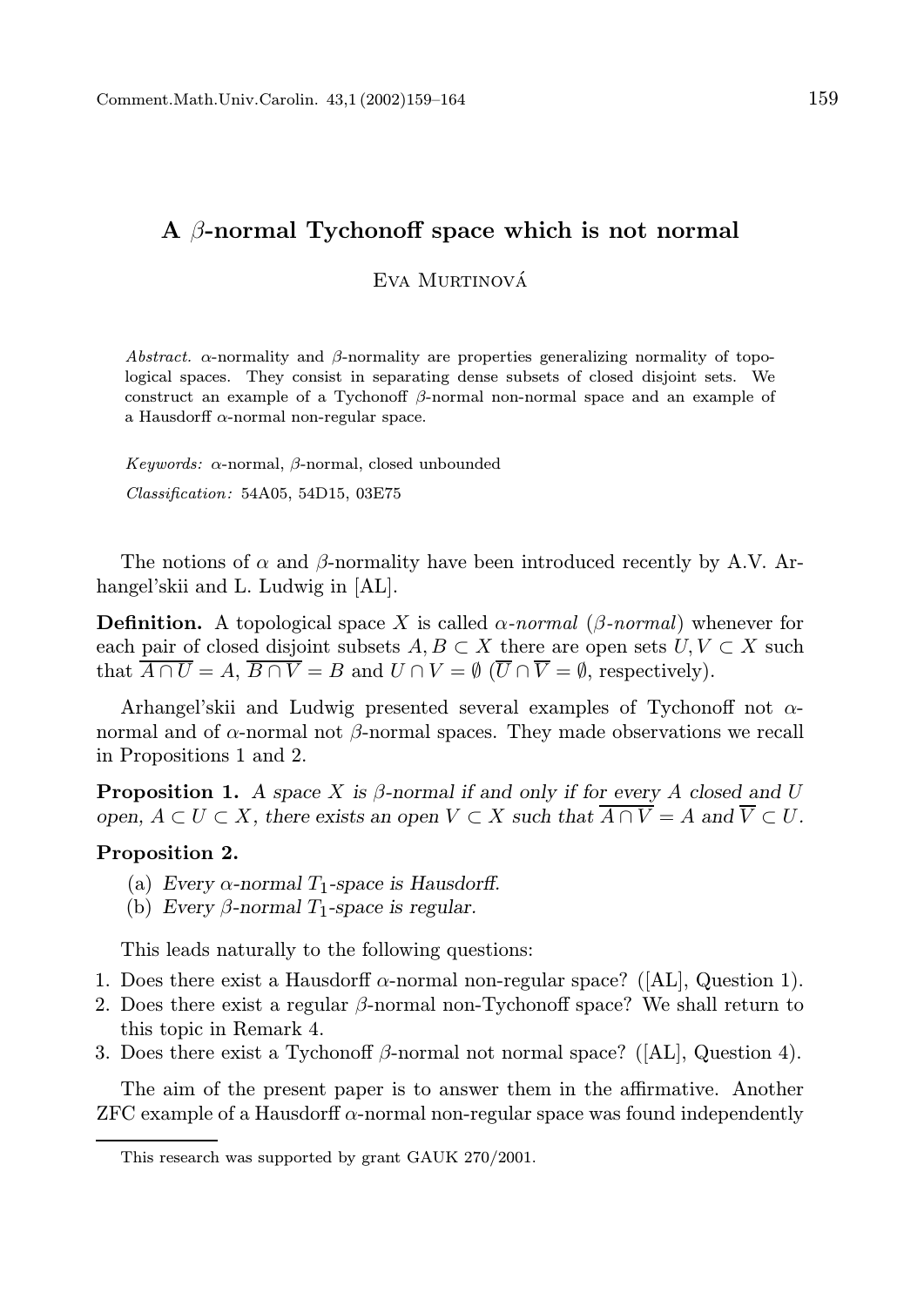by D. Burke. And there is a consistent example of a Tychonoff  $\beta$ -normal not normal space due to Ludwig and Szeptycki [LS].

Let us observe that a positive answer to the third question yields a positive answer to the first one:

**Proposition 3.** Suppose X is a regular β-normal not normal space. Let A, B be closed disjoint subsets of X that cannot be separated by open neighborhoods. Then the quotient space  $Y = X/A$  obtained by identifying A with a point is Hausdorff,  $\alpha$ -normal and not regular.

PROOF: Let  $q: X \to Y$  be the canonical quotient map,  $\{a\} = q[A]$ . It is easy to see that Y is a Hausdorff space and that  $q[B]$  and a cannot be separated.

Choose closed disjoint subsets F, H of Y. If  $a \notin F \cup H$  then dense parts of F and H can be separated using  $\alpha$ -normality of X. Assume that  $a \in F$ , i.e.  $A \subset q^{-1}[F]$  and  $A \cap q^{-1}[H] = \emptyset$ . The space X is  $\beta$ -normal, hence there is O open in X such that  $\overline{q^{-1}[H] \cap O} = q^{-1}[H]$  and  $q^{-1}[F] \cap \overline{O} = \emptyset$ . Put  $U = q[O],$  $V = Y \setminus \overline{U}$ . As  $\overline{O} \cap A = \emptyset$ , U is an open subset of Y and  $\overline{U} = q[\overline{O}]$ . But  $\overline{H \cap U} = H, V \supset F.$ 

Note that the previous argument is not valid, if  $\alpha$ -normality is assumed instead of  $\beta$ -normality.

We give an affirmative answer to the third question in ZFC now.

Example 1. A  $\beta$ -normal Tychonoff space which is not normal.

We shall keep the notation  $S = {\alpha < \omega_2 : cf \alpha = \omega_1}.$ Consider the set

$$
X = \{ (\alpha, \beta) : \ \beta \le \alpha \le \omega_2 \ \& \ (\alpha, \beta) \ne (\omega_2, \omega_2) \}
$$

and its partition into

$$
A = \{ (\alpha, \alpha) : \alpha < \omega_2 \},
$$
  
\n
$$
B = \{ (\omega_2, \beta) : \beta < \omega_2 \},
$$
  
\n
$$
D = \{ (\alpha, \beta) : \beta < \alpha < \omega_2 \}.
$$

Topologize X in this way: let each  $(\alpha, \beta) \in D$  be isolated, let an open base in  $(\alpha, \alpha) \in A$  consist of all sets of the type

$$
\{(\gamma,\gamma): \ \alpha_0 < \gamma \leq \alpha\} \cup \bigcup \{\{\gamma\} \times C_{\gamma}: \ \alpha_0 < \gamma \leq \alpha \ \& \ \gamma \in S\},\
$$

where  $\alpha_0 < \alpha$  and every  $C_{\gamma}$  is a closed unbounded (club) subset of  $\gamma$ , and let the base in  $(\omega_2, \beta) \in B$  consist of all the sets

$$
\{(\alpha,\gamma): \ \beta_0 < \gamma \leq \beta \ \&\ \alpha_\gamma < \alpha \leq \omega_2\},
$$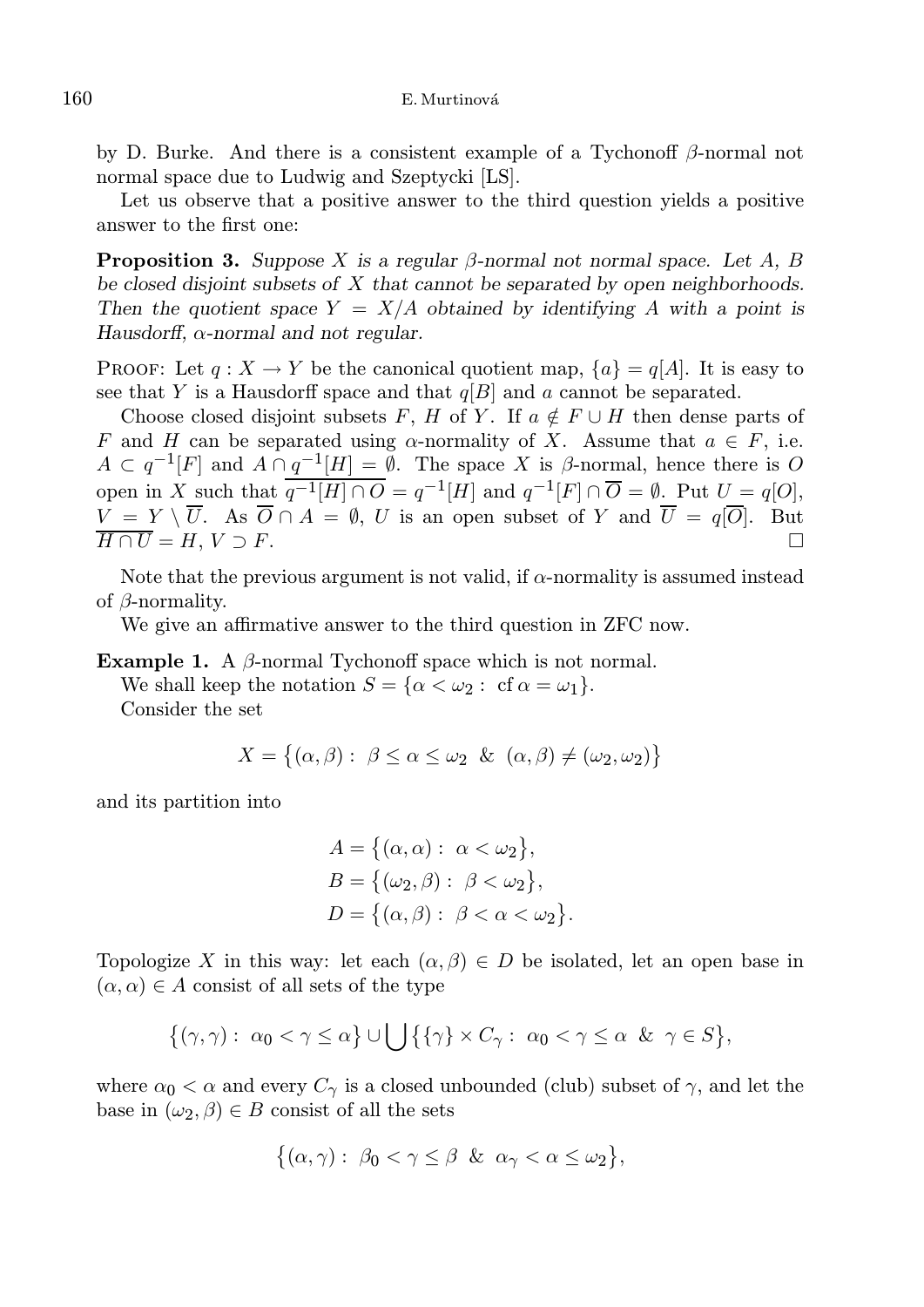where  $\beta_0 < \beta$  and  $\beta \leq \alpha_{\gamma} < \omega_2$  for each  $\gamma$ .

All above defined basic open neighborhoods are closed, i.e.  $X$  is a zero-dimensional (in particular, Tychonoff) space.

Let us disprove normality of X. Consider closed disjoint sets  $A, B$  and an open O containing A. Then  $\overline{O} \cap B \neq \emptyset$ . Indeed, S is a stationary subset of  $\omega_2$  and as  $\{(\alpha, \alpha) : \alpha \in S\} \subset A \subset O$ , for each  $\alpha \in S$  there is a  $C_{\alpha}$  club in  $\alpha$  such that  $\{\alpha\} \times C_\alpha \subset O$ . But by Fodor's Pressing Down Lemma, there is an unbounded  $R \subset S$  and a  $\beta \in \omega_2$  such that  $(\forall \alpha \in R)$   $\beta \in C_\alpha$ . It follows that  $(\omega_2, \beta) \in \overline{O}$ . Using Proposition 1 we shall prove  $\beta$ -normality of X.

Assume that  $F \subset O \subset X$ , F is closed, O open. We are looking for an open U such that  $\overline{F \cap U} = F$  and  $\overline{U} \subset O$ . Note that the only interesting cases are when  $F \subset A$  or  $F \subset B$ . Indeed, for a general F, denote  $F_A = F \cap A$ ,  $F_B = F \cap B$ ,  $F_D = F \cap D$  ( $F_A$  and  $F_B$  are closed). If there are open sets  $U_1, U_2$  such that

$$
\overline{F_A \cap U_1} = F_A \& \overline{U_1} \subset O,
$$
  

$$
\overline{F_B \cap U_2} = F_B \& \overline{U_2} \subset O,
$$

then  $U = U_1 \cup U_2 \cup F_D$  is open,  $\overline{F \cap U} \supset \overline{(F_A \cap U_1)} \cup \overline{(F_B \cap U_2)} \cup \overline{F_D} = F$ ,  $\overline{U} = \overline{U_1} \cup \overline{U_2} \cup \overline{F_D} \subset O \cup F = O.$ 

As  $A \simeq B \simeq \omega_2$ ,  $A \cup D$  and  $B \cup D$  are (open) normal subspaces of X. Therefore we can assume that  $O = X \setminus B$  in case of  $F \subset A$  and  $O = X \setminus A$  if  $F \subset B$ . Moreover, for each  $\beta_0 < \omega_2$ 

$$
\{(\alpha,\beta)\in X:\ \beta\leq\beta_0\}
$$

is a clopen normal subspace. It follows that if  $F \subset A$  ( $F \subset B$ , respectively) and  $|F| \leq \aleph_1$ , we are done.

Let  $F \subset A$  (or  $F \subset B$ ) be unbounded (i.e.  $|F| = \aleph_2$ ). The set  $F^{is} = F \setminus F'$  is open dense in  $F$ , so there is an open subset V of A (of B, respectively) such that  $F \cap V = F^{is}$ . As  $F' \cap V = \emptyset$ , V is isomorphic to a nonstationary set in  $\omega_2$ .

Suppose that  $F \subset A$ . The set  $N = \{ \alpha \in S : (\alpha, \alpha) \in V \}$  is nonstationary. Hence there is a nondecreasing regressive function  $f : N \to \omega_2$  such that

$$
\forall_{\beta<\omega_2} \left|\{\alpha\in N:\ f(\alpha)=\beta\}\right|\leq \aleph_1.
$$

For each  $\alpha \in N$  put  $C_{\alpha} = \{ \gamma : f(\alpha) < \gamma < \alpha \}.$  Thus

$$
U = V \cup \bigcup \{ \{\alpha\} \times C_{\alpha} : \alpha \in N \}
$$

is an open subset of X,  $\overline{F \cap U} = \overline{F \cap V} = \overline{F^{is}} = F$  and by the choice of f,  $U = V \cup \bigcup \{\{\alpha\} \times C_{\alpha} : \alpha \in N\}$  does not intersect B, i.e.  $U \subset O$ .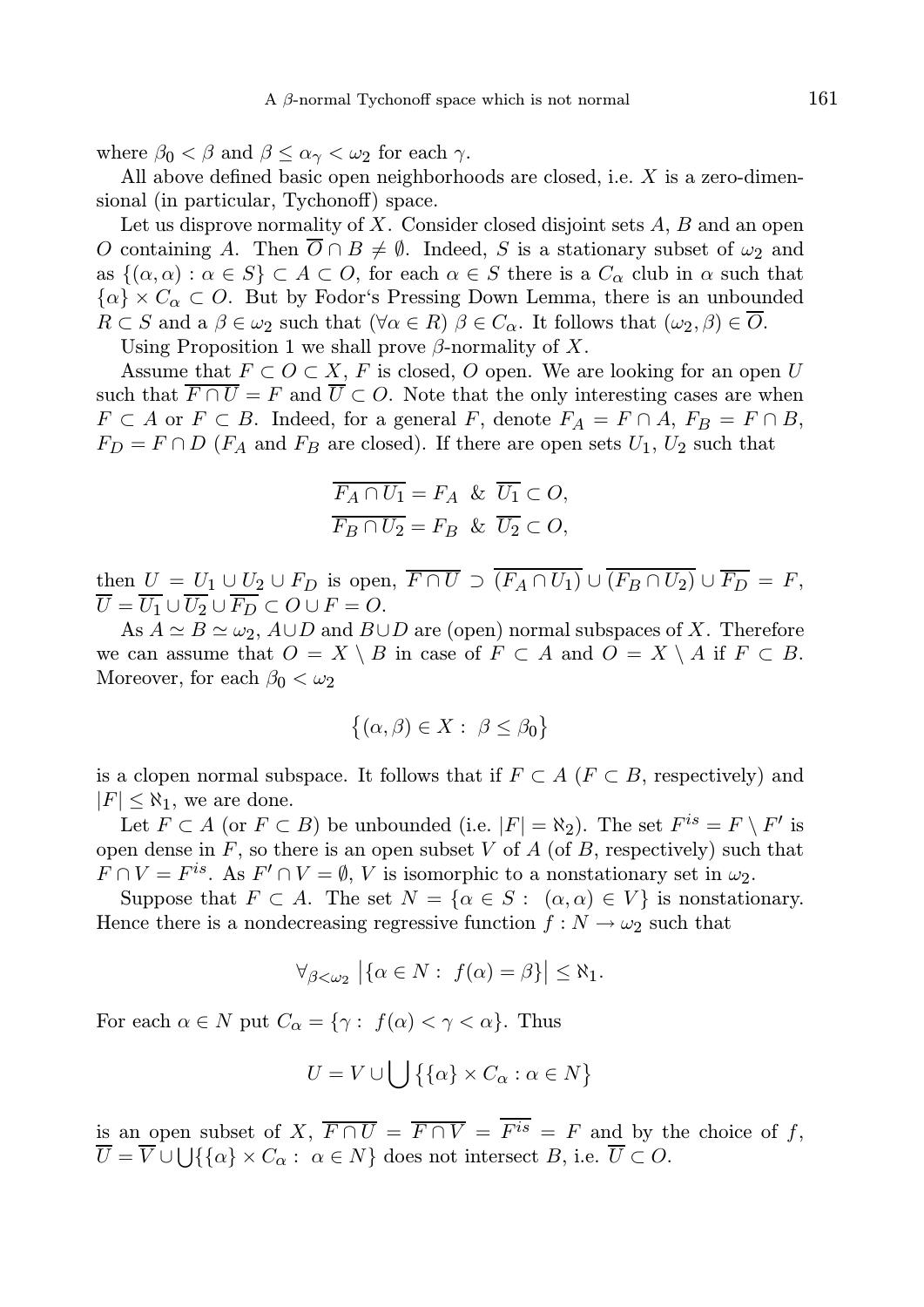Now, assume that  $F \subset B$ . The set  $C = \omega_2 \setminus \{\beta : (\omega_2, \beta) \in V\}$  is club in  $\omega_2, M = S \setminus C' = \{ \alpha \in S : \text{ sup}(C \cap \alpha) < \alpha \}$  is nonstationary. Fix a regressive nondecreasing function  $f : M \to \omega_2$  such that

$$
\forall_{\beta<\omega_2} \left|\{\alpha\in M:\ f(\alpha)=\beta\}\right|\leq \aleph_1.
$$

For  $\alpha \in S$  define

$$
C_{\alpha} = \begin{cases} C \cap \alpha, & \text{if } \alpha \in C', \\ \{\gamma: f(\alpha) < \gamma < \alpha\}, \quad \text{otherwise (i.e. if } \alpha \in M). \end{cases}
$$

Thus,  $G = A \cup \bigcup \{ \{\alpha\} \times C_\alpha : \alpha \in S \}$  is an open neighborhood of A and  $\overline{G} \cap V = \emptyset$ . Indeed, for any  $(\omega_2, \beta) \in V$ ,  $\{\alpha \in S : \beta \in C_\alpha\}$  is bounded: the set is equal to

$$
\big\{\alpha\in S\cap C':\ \beta\in C_\alpha\big\}\cup\big\{\alpha\in M:\ f(\alpha)<\beta\big\},
$$

while the first summand is empty and the second one is bounded.

Put  $U = X \setminus \overline{G}$ . Clearly, U is open and  $F = \overline{F \cap V} \subset \overline{F \setminus G} = \overline{F \cap U}$ . Moreover,  $\overline{U} \cap A = \overline{(X \setminus \overline{G})} \cap A = \emptyset$ . Hence  $\overline{U} \subset O$ .

Remark 4. A construction of F.B. Jones that produces a non-Tychonoff space Y starting from a non-normal space X (see [Jo]) was used by Arhangel'skii and Ludwig to find, under CH, an example of a non-Tychonoff  $\alpha$ -normal regular space ([AL, Example 3.3]). It is not hard to prove that if X is regular and  $\beta$ -normal, then so is Y. Hence, starting with X from Example 1, Y is a  $T_3$ , non- $T_{3\frac{1}{2}}$   $\beta$ -normal space.

Let us turn attention to the first question in a particular case.

**Proposition 5.** Every first countable Hausdorff  $\alpha$ -normal space is regular.

**PROOF:** We shall assume that  $X$  is a first countable Hausdorff non-regular space and prove that it is not  $\alpha$ -normal.

There is an  $x \in X$  and a closed  $F \subset X$  such that  $x \notin F$  but  $x, F$  cannot be separated by disjoint open sets. Let  $\{O_n : n \in \omega\}$  be an open base in x,  $O_n \supset O_{n+1}$  ( $\forall n$ ).

Pick, inductively,  $x_n \in \overline{O_n} \cap F$ ; as X is Hausdorff, at each step we can assume that  $x_n \notin \overline{O_{n+1}}$ . Note that, then,

$$
x_n \in \overline{O_m} \Leftrightarrow m \le n.
$$

Define  $A = \{x_n : n \in \omega\}$ . Then  $A' = \emptyset$ . Indeed, for a  $y \neq x$  there is an open set U and  $m \in \omega$  such that  $y \in U$  and  $U \cap \overline{O_m} = \emptyset$ . Therefore  $U \cap A \subset \{x_0, \ldots, x_{m-1}\}\$ and  $y \notin A'$ .

We conclude that A is closed and has no proper dense subset, while  $x \notin A$ . As  $\{x\}$  and A cannot be separated, they refute  $\alpha$ -normality of X.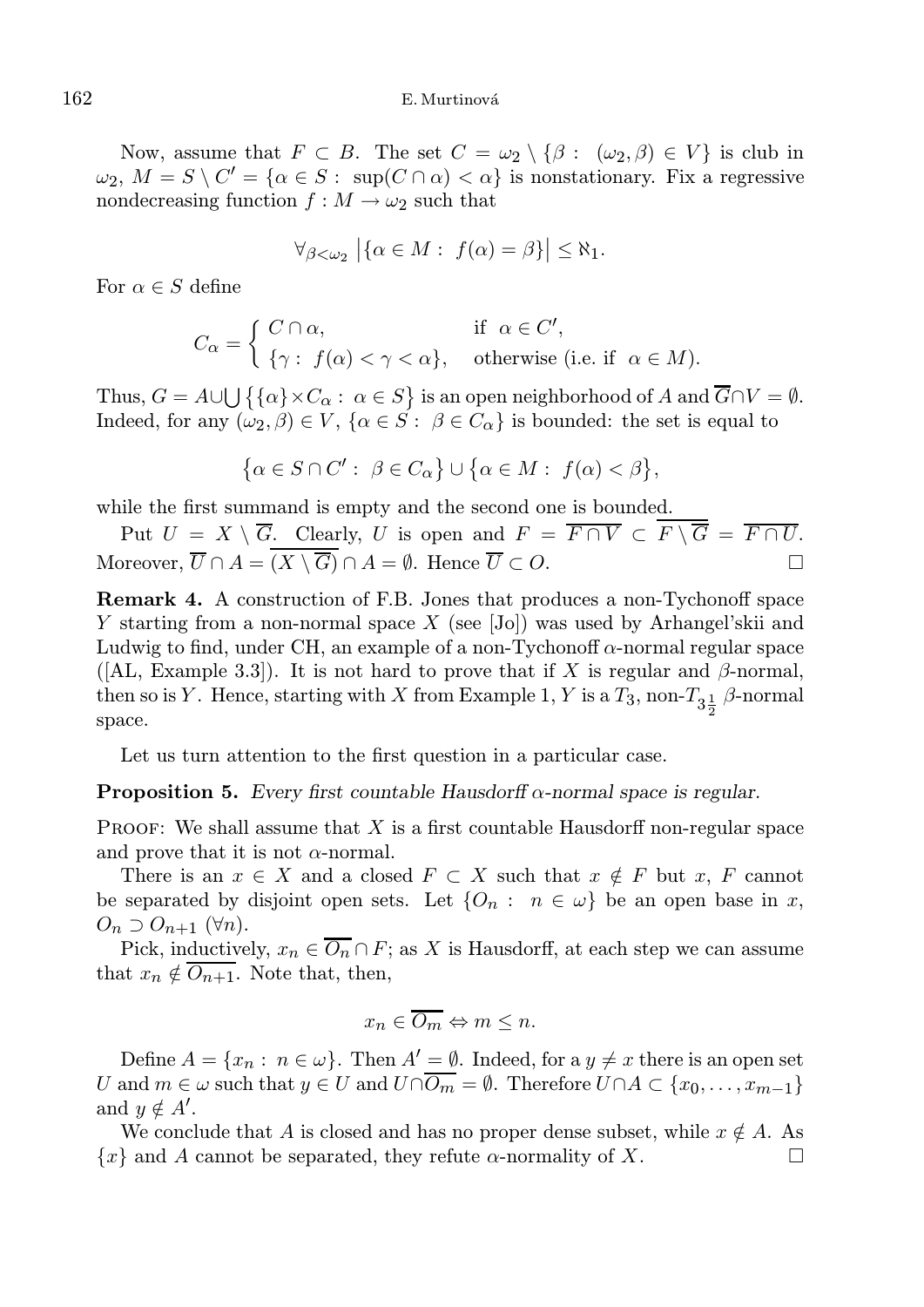The space from the following example is first countable at each point except one. In fact, cardinality of local basis in  $\omega_1 \in X$  is equal to the character of Club filter on  $\omega_1$ . In particular,  $\aleph_2 \leq \mathfrak{b}_{\omega_1} \leq \chi(\omega_1, X) \leq \mathfrak{d}_{\omega_1}$ , see, e.g., [BS] (5.23–5.25).

Example 2. An  $\alpha$ -normal Hausdorff space which is not regular.

Let X denote the space with underlying set  $\omega_1 + 1$  and topology  $\tau$  such that:  $\omega_1$  with ordinal topology is an open subspace and a base in the point  $\omega_1$  consists of all sets of the type

$$
O_C = \{\omega_1\} \cup \{\alpha + 1 : \ \alpha \in C\},\
$$

where  $C \subset \omega_1$  is closed unbounded.

The topology  $\tau$  is stronger than the order topology on  $\omega_1 + 1$ , in particular, X is Hausdorff.

The space is not regular: consider club  $C \subset \{\alpha < \omega_1 : \alpha \text{ is a limit ordinal}\}.$ Then  $O_C \cap C = \emptyset$ , therefore  $\omega_1 \notin \overline{C}$  and C is a closed subset of X. But for every club D,

$$
\overline{O_D} \cap C \supset D' \cap C \neq \emptyset,
$$

hence  $\omega_1$  and C cannot be separated.

It remains to prove that X is  $\alpha$ -normal. Pick closed disjoint  $A, B \subset X$ . If  $A, B \subset \omega_1$  then they can be separated in the open normal subspace  $\omega_1$ . Let  $B = C \cup {\omega_1}$  with  $C \subset \omega_1$ . It is easy to separate A and B, if A is bounded in  $\omega_1$ .

Suppose A is unbounded. This implies that C is bounded, in particular  $\omega_1 \notin \overline{C}$ . Fix open disjoint  $U_1, V_1 \subset \omega_1$  such that  $A \subset U_1, C \subset V_1$ . We shall separate  $\omega_1$ from  $A^{is} = A \setminus A'$ .

Let  $A = \{a_{\alpha} : \alpha < \omega_1\}$  be an increasing enumeration. In this notation  $A^{is} = \{a_0\} \cup \{a_{\alpha+1} : \alpha < \omega_1\}$  and it is dense in A. Put

$$
G_{-1} = \langle 0, a_0 \rangle,
$$
  
\n
$$
G_{\alpha} = \begin{cases} \{a_{\alpha+1}\}, & \text{if } a_{\alpha+1} = a_{\alpha} + 1, \\ (a_{\alpha} + 1, a_{\alpha+1}) , & \text{if } a_{\alpha+1} > a_{\alpha} + 1, \end{cases}
$$
  
\n
$$
G = \bigcup_{-1 \leq \alpha < \omega_1} G_{\alpha}.
$$

Then  $G$  is an open neighborhood of  $A^{is}$ .

As  $\omega_1 \notin \overline{A} = A$ , there is a club D such that  $O_D \cap A = \emptyset$ , or, equivalently,  $\beta \in D \Rightarrow \beta + 1 \notin A$ . Moreover, note that  $a_{\alpha} + 1 \in G$  iff  $a_{\alpha+1} = a_{\alpha} + 1$ . It is now easy to check that

$$
G \cap O_{D \cap A} = \{a_{\alpha} + 1: \ \alpha < \omega_1 \ \& \ a_{\alpha} \in D \ \& \ a_{\alpha + 1} = a_{\alpha} + 1\} \\
= \{\beta + 1: \ \beta \in D \cap A \ \& \ \beta + 1 \in A\} = \emptyset.
$$